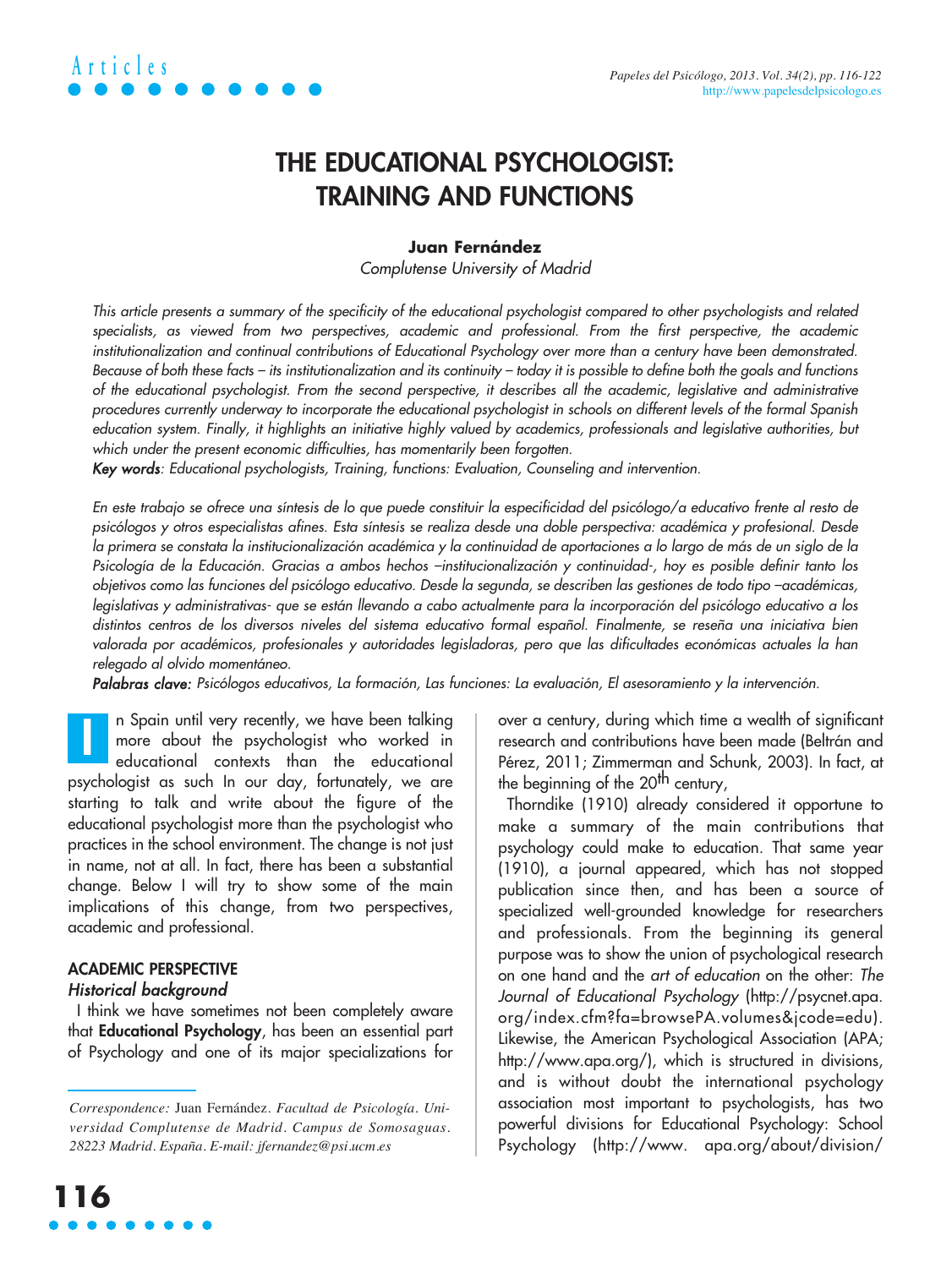**Articles**

div16.aspx) and Educational Psychology (http//www.apa.org/ about/division/div15.aspx). The number of Educational Psychology journals indexed in Journal Citation Reports (http:// thomsonreuters.com/ products\_services/ science/ science\_products/a-z/ journal\_citation\_ reports/), the publication that any researcher or professional in any area of science must consult, and therefore also educational psychologists, whether researcher or professional, is currently in the dozens, as well as the number of handbooks, books, descriptive and critical reviews or meta-analyses concentrating on this specialization (Fagan and Wise, 2007; Mayer and Alexander, 2010; Reynolds and Miller, 2003; Snow and Swanson, 1992).

In this respect, we have followed similar steps in Spain to those taken abroad, although it has certainly been much delayed, at least with respect to the USA. Specifically, when psychology studies were institutionalized in the fifties, Educational Psychology was an integral part of it. From that day to this, there has always been a specialization in Educational Psychology. The most developed and well-structured curriculum is the one which has been taught at the Complutense University of Madrid in the  $4^{\text{th}}$  and  $5^{\text{th}}$  years of Psychology, from the mid-eighties to date -2013-. The main scientific contributions in this area were compiled in a summary devoted to the major lines of research developed by professors in all the Universities in Spain where psychology is taught (Fernández, 1001; Sánchez-Miguel and García-Sánchez, 2002). The 67 lines of research analyzed were classified in the following five groups: cognitive and linguistic development, personal and social development, development and educational contexts, cognition and instruction, and development and learning difficulties.

### Current situation

Building on this century-long history, what would a synthesized view of this area's specificity be with respect to other specializations in psychology and other disciplines, and therefore, specific to the educational psychologist? In keeping with our latest developments (Fernández, 2001, 2011), and as already collected in the Wikipedia (http://es.wikipedia.org/wiki/Psic%C3% B3logo\_educativo), there are three main cores of interest in educational psychology (this denomination necessarily includes school psychology): teachers, students and curricula. In all three cases, the literature on the multiple facets of the two agents

of the teaching-learning process, teachers and students, is very long. And therefore, they always have to be pluralized, like the umbilical cords that join them: the curricula – always plural – obligatorily open, given the unending progress in scientific knowledge and in historical and social change (Cochran-Smith and Zeichner, 2005; Harris and Sass, 2011; Rice, 2003; Wayne and Youngs, 2003).

More than ever, today – something which did not happen in the past – a good part of the information necessary is on the Internet, so the idea of teachers as mere transmitters of information is not valid, even though it was before the appearance of printing, and even up to the startup of the Internet. That information has to be transformed into theoretical and practical knowledge. The functions of teachers basically consist of stimulating and helping students carry out that transformation of the abundance of information (present on the Internet) into academically valid knowledge useful for both professional and daily life. Making the transformation of this plentiful information into both theoretically and practically relevant, significant knowledge is and will be practically impossible without the help of teachers (who definitely do not become unnecessary in the era of the Internet), especially during the non-university, although by no means excluding it, school years.

Students in our day are digital natives (Prensky, 2001). Not assuming this basic condition, this uniqueness, has a high probability of condemning any educational system to failure. Furthermore, today we know all too well that students show enormous variability, whatever the facet it is evaluated in: intellectual, affective, social or personality. Curricular adaptation is therefore indispensable.

Just as there are three basic cores of interest in educational psychology, the three most basic functions that must be exerted in the various educational areas are evaluations, counseling and interventions. Insofar as evaluations are concerned, they have to be clinical (early diagnosis of any dysfunction) as well as educational: detecting problems (not dysfunctions), typical of the educational and learning contexts (curricular, social, family climate, learning, etc.)

In the area of evaluation, the educational psychologist must know the meaning and implications of the concept of evaluability assessment (Rutman, 1980; Trevisan, 2011). In his specific area of education he is often going to find educational projects and programs or curricular designs loaded with the best intentions of their creators, but which, unfortunately, we can state from the beginning that they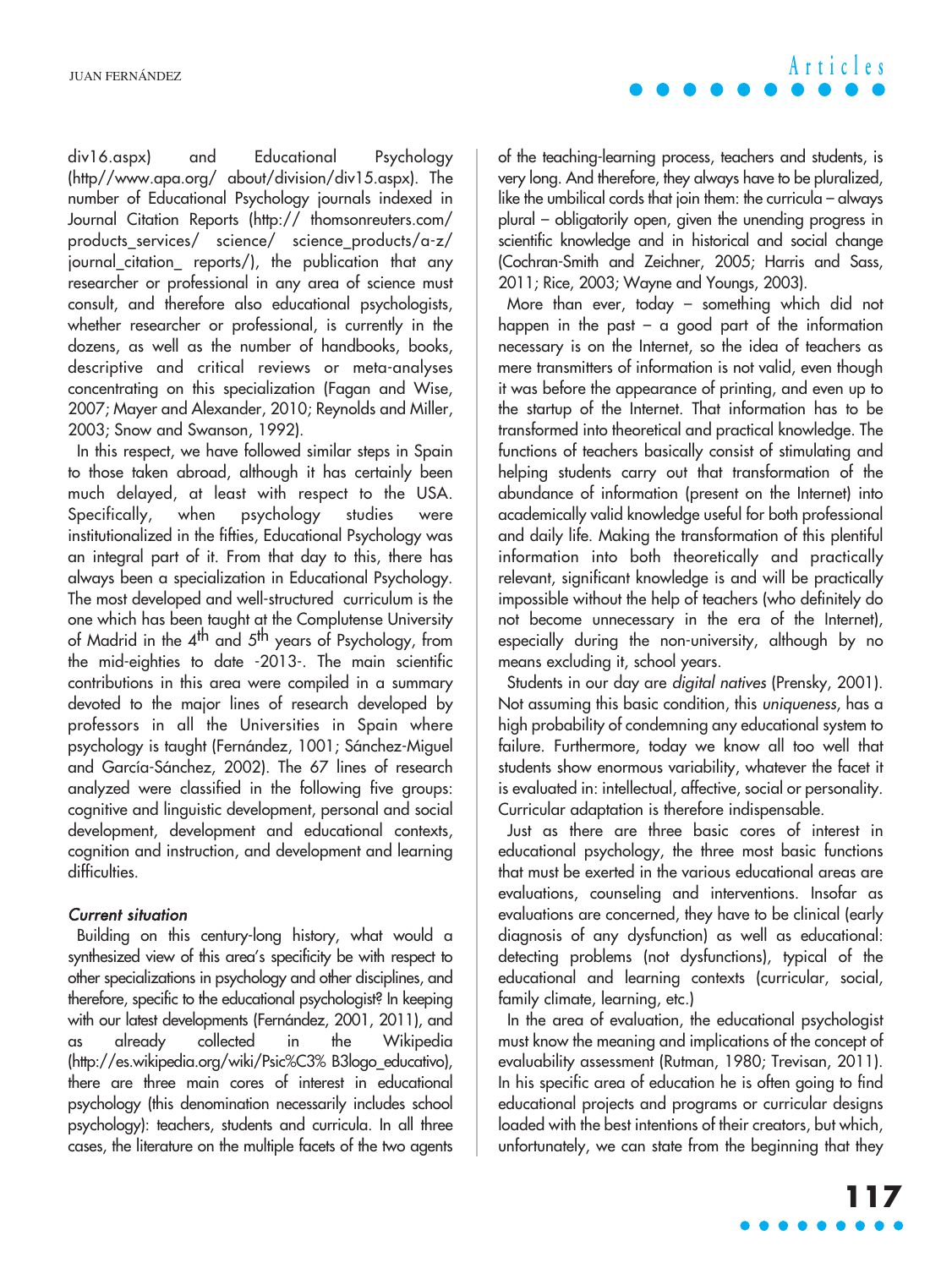# **Articles**

are not going to be able to be evaluated, so we can hardly know anything relevant about their possible future usefulness. Avoiding such risks and such waste of time should be one of the basic tasks of any good educational psychologist. Similarly, with respect to evaluation, the educational psychologist should try to assert the argument that the opposition so bandied around between quantitative and qualitative evaluations should give way to something substantially more relevant: the quality of the evaluation, whether qualitative or quantitative. When quality is discussed it seems obligated to refer to the concept of meta-evaluation (Cooksy and Caracelli, 2005; Stufflebeam, 2001). Because of this, it is possible to apply a series of criteria accepted by the international community of evaluators for different types of evaluation. This way there is a guarantee that our judgment in any evaluation goes beyond merely spontaneous, wellintentioned opinion. Another extremely important aspect in the field of clinical and educational evaluation is its effects. Any education or instruction is by definition intentional: we want something definite to be learned. The educational psychologist must clarify whether that learning was successful. Specifically, make it known whether the effect is stable or, on the contrary, it vanishes, or whether it appears and disappears –– or whether it gradually leads the students to become distanced from people who have not participated in the teaching and learning process. Doing this requires as a prerequisite, the practice of follow-up (Bradshaw, 2002; Campbell and Ramey, 1994).

Psychological, and only psychological, counseling (not educational or any other kind, so as not to get into subjects other than professional), has to concentrate on the main agents of the education system itself: students, teachers, parents and school authorities. At the beginning of the 21st century, we have enough knowledge derived from the psychology of cognitive development, social development and personality for the educational psychologist to be a great help in orienting the student about his doubts and typical or atypical problems in the stages of his development (Baltes, Reese and Lipsitt, 1980; Lerner, Easterbrooks and Mistry, 2013; Saxe, Carey and Kanwisher, 2004; Wrzus, Hänel, Wagner and Neyer, 2013). With respect to parents and teachers, dyadic and triadic models have shown considerable efficiency in a good part of the subjects that concern and worry students, teachers and parents (NASP, 2010). Consulting to authorities has to be based on all the information

collected validly and reliably, which the psychologist is continually compiling, both on different types of contexts – microsystems, mesosystems and macrosystems (Bonfenbrenner, 1979), as well as different agents of the educational community (Erchul and Sheridan, 2008).

Interventions must include the three best known types: corrective, preventive (primary, secondary and tertiary prevention) and optimizing, on the various levels of action: personal, group, community and social (Brock, Lazarus and Jimerson, 2002; Christenson, 2004; Luiselli, Putnam, Handler and Feinberg, 2005; Nelson, Martella and Marchand-Martella, 2002). Today there are a multitude of intervention programs for dysfunctions as well as for the most diverse educational problems, and for optimization of academic and intellectual achievement (Alonso-Tapia, 1987; Chipman, Segal and Glaser, 1985; Nicerson, Perkins and Smith, 1985; Núñez, Rosario, Vallejo and González-Pienda, 2013; Segal, Chipman and Glaser 1985; Sternberg and Bhana, 1986). Programs are usually presented under at least three types: unstructured (their essential core is usually made up of a series of very general principles or norms: stop smoking, do physical exercise every day, eat a balanced diet, etc.), semi-structured, (with a relatively good theoretical basis which is structured and materialized depending on the specificities of the circumstances: rather variable implementation), and well-structured (the entire implementation is strictly programed and founded on a solid theoretical basis). Although all of them should have been prepared to satisfy the needs felt and expressed, be theoretically well-grounded, show coherent and united preparation, be correctly implemented and duly evaluated, the reality shows that there is enormous variability in all these facets, so much so that in some cases, unfortunately, some programs do not produce significant positive effects, and negative effects can even surpass the positive (Chen and Macredie, 2004; Newmann, Smit, Allensworth and Bryk, 2001).

Recently, two journals have dedicated a monographic issue to the educational psychologist, and therefore, to developing the three core interests and three basic functions: Psicología Educativa 2011, 17(1) and Papeles del Psicólogo 2011, 32(3).

#### **PROFESSIONAL PERSPECTIVE**

To date in Spain, in order to be able to practice as a psychologist in educational contexts, more specifically in what is today called secondary education, it was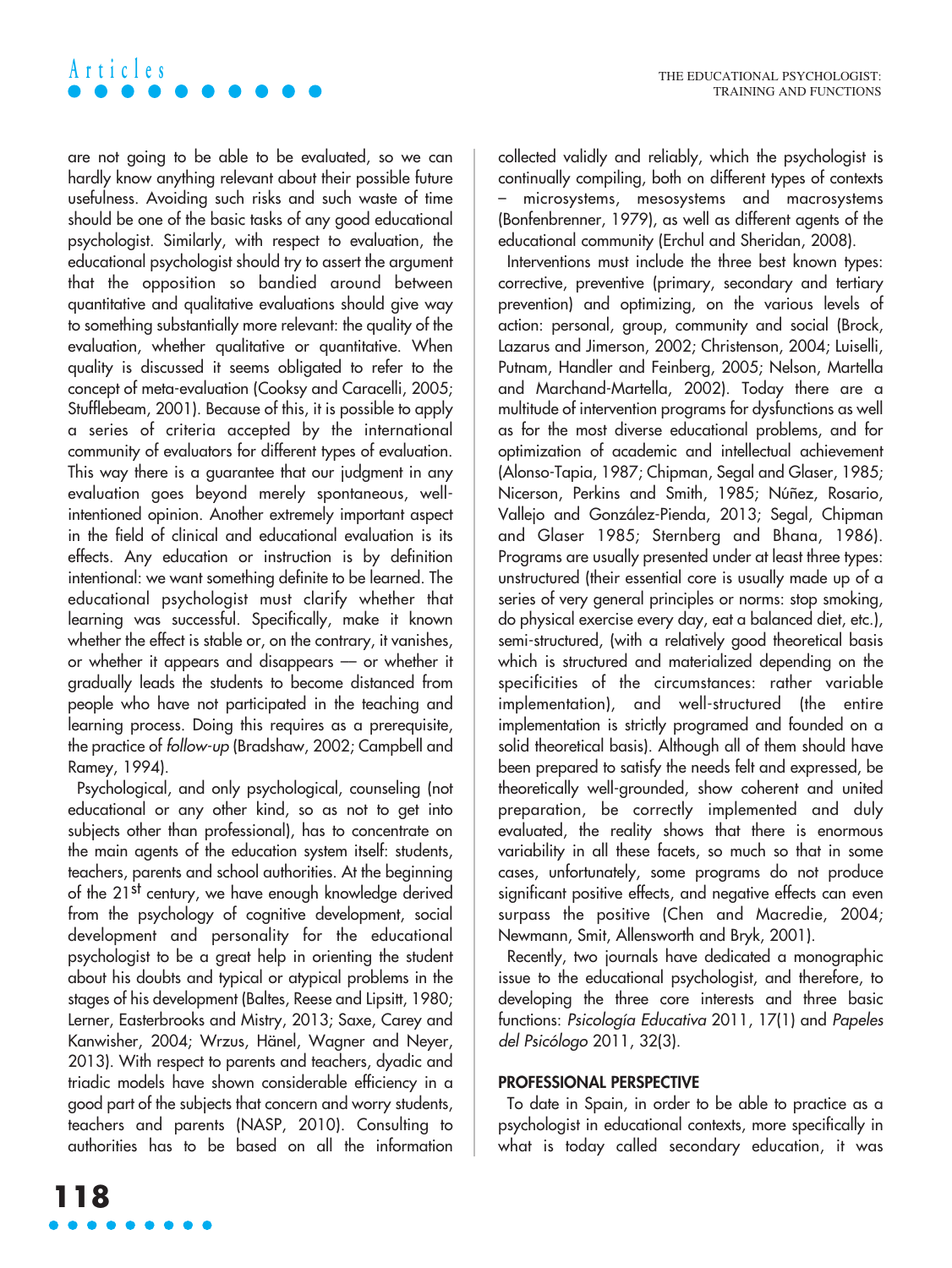necessary to have passed the CAP (Course/Certificate of Teaching Aptitude) or what is now the Master in Teacher Training, and more specifically, specialization in Education Orientation. This is something that does not match elementary logic, since it does not seem that a course intended to prepare future teachers can be useful at the same time for training a psychologist whose purpose it is to practice as an educational psychologist. Following this thread of the most elementary logic, what seems minimally coherent at the present time is for the unspecialized psychologist (graduate in psychology) to specialize precisely by taking a master's degree prepared ad hoc, based on Educational Psychology.

To manage that transition from Master in Teacher Training (Specialization in Education Orientation) to the specific Master in Educational Psychology, as an indispensable condition to be able to practice as an educational psychologist, is the reason for the Interinstitutional Commission on Educational Psychologists (CIPES), which groups the Conference of Deans of Psychology of Spanish Universities, the General Council of Official Associations of Psychologists, the Psychology and Education Associations, the academic world and the professional world. The work done by CIPES has given fruit, but it must be considered unfinished until it achieves the transition mentioned. In the first place, an agreement was signed in 2010 with the Federación de Asociaciones de Directivos de Centros Educativos Públicos (Federation of Associations of Principals of Public Schools – FEDADi), Confederación Española de Asociaciones de Madres y Padres de Alumnos (Spanish Confederation of Parents and Teachers Associations – CE-APA) and the Confederación Católica Nacional de Padres de Familia y Padres de Alumnos (National Confederation of Catholic Parents of Families and Parents of Students – CONCAPA) on "Insertion of Educational Psychologists in the Spanish non-university education system." Several aspects of this agreement should be mentioned: 1) Psychological needs must be satisfied by educational psychologists; 2) they must concentrate on at least three basic functions: diagnostic and educational evaluations, psychological counseling to students, parents, teachers and academic authorities, and psychological corrective, preventive, and optimizing interventions; 3) their specific training as an educational psychologist must be by an ad hoc Master's Degree in Educational Psychology; 4) he must be a nonteaching professional integrated in the school's organization.

This agreement formed the basis for a proposal for government action presented to the Congreso de Diputados (House of Representatives). Later, an agreement was reached among the political parties in Parliament (PP, PSOE, IU, UPyD, CIU and PNV) to push through the pertinent legislation on the educational psychologist. On February 19, 2013, members of parliament met with the MECD and the CIPES to make a final push for the legal change corresponding to the transformation from one master's degree to the other, as mentioned above. Both representatives of the MECD and the Member of Parliament for the PP declared their complete agreement with the CIPES proposals, except for the request to make the Master in Educational Psychology professionalizing, since it involved having to apply for a ministerial reserve (economic). They were told in writing the next day that no new reserve was necessary beyond what already existed for the Master in Teacher Training (Specialization Education Orientation). So the only thing that was really being attempted to be replaced, in the case of the psychologists, was a master that was not working, since it did not train the psychologist to become an educational psychologist, with another for which the basic purpose was precisely that training.

The pertinent Master's degree in Educational Psychology is now fully prepared and pending approval in the Agencia Nacional de Evaluación de la Calidad y Acreditación (National Agency for Evaluation of Quality and Accreditation - ANECA). An outline is shown in Table 1. As it is easy to infer from the outline, this Master's was already agreed by consensus by all those who signed the Agreement of 2010 and has also enjoyed a first positive evaluation by qualified representatives of the academic world in the area of Educational Psychology. A detail that may be worth mentioning is that it refers to its double condition of being a master to be taken in person at universities that have sufficient human resources and materials, and at the same time online at those universities where human resources and materials are very limited. In turn, in addition to this common denominator of the core program, the various universities could develop their own specific professional or research subjects as derived from their particular contexts.

#### **COMPLEMENTARY FUTURE PROJECT**

For that educational psychologist with a profile clearly differentiated from any other professional, both in Psychology and any other similar professionals, we had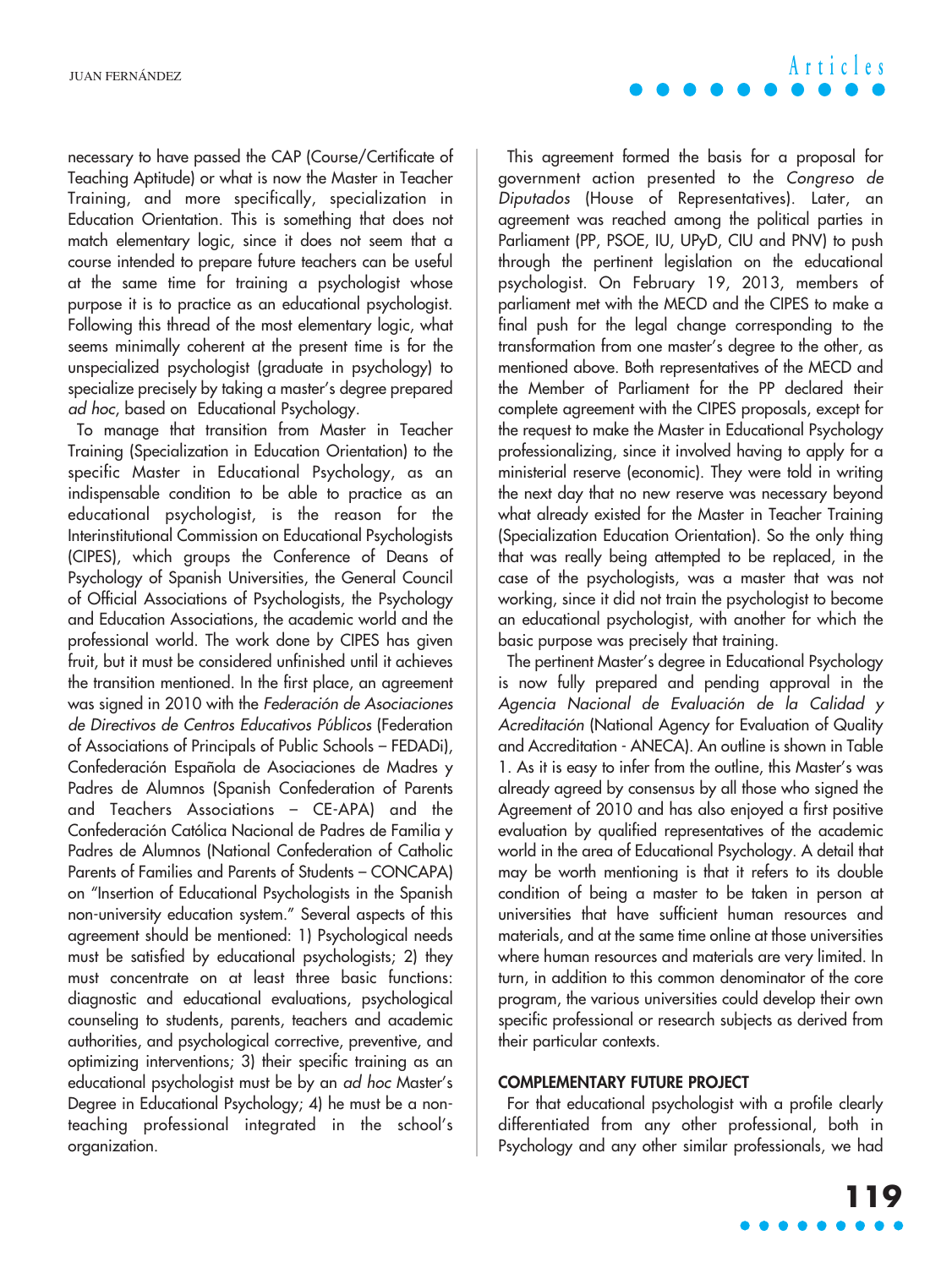# A r t i c l e s<br>THE EDUCATIONAL PSYCHOLOGIST:

designed an academic-professional network (see Martín-Babarro and Fernández, 2011, for a summary). With this network, the psychologist could be permanently connected to the rest of educational psychologists, and to parents and teachers throughout the Spanish territory. Of course, the network would provide several types of forums for parents, teachers, psychologists, etc., but above all, resources on learning disorders, school failure, development of multiple intelligences, etc., selected or designed by those specialists with an accrediting background.

This, without doubt, would have been a step toward considerable modernization for both the profession of educational psychologist and for non-university schools, but the crisis we are going through has relegated this extremely interesting initiative to better times, as claimed by academics, professionals and legislative authorities, both in Spain and in other countries, when the network was presented to the Congreso de los Diputados and to the 4<sup>th</sup> International Congress on Psychology and Education, held in Valladolid in 2011.

### **REFERENCES**

- Alonso-Tapia, J. (1987). ¿Enseñar a pensar? Perspectiva para la educación compensatoria (Teaching thinking? Perpective for compensatory education). Madrid: CIDE.
- Baltes, P. B., Reese, H. W., and Lipsitt, L. P. (1980). Lifespan developmental psychology. Annual Review of Psychology, 31, 65-110.
- Beltrán, J., and Pérez, L. (2011). Más de un siglo de psicología educativa: valoración general y perspectiva de futuro (Over a century of educational psychology: General evaluation and future perspective). Papeles del Psicólogo, 32, 204-231. http://www.papelesdelpsicologo.es/pdf/1981.pdf
- Bonfenbrenner, U. (1979). The ecology of human development: Experiments by nature and design. Cambridge, MA: Harvard University Press.
- Bradshaw, L.K. (2002). Technology for teaching and learning: Strategies for staff development and followup support. Journal of Technology and Teacher Education, 10, 131-150.

Brock, S. E., Lazarus, P. J., and Jimerson, S. R. (Eds.).

| <b>TABLE 1</b><br>MASTER'S DEGREE - IN EDUCATIONAL PSYCHOLOGY: 90 CREDITS (ECTS)* |                                               |                                              |                                                                                                                       |                |
|-----------------------------------------------------------------------------------|-----------------------------------------------|----------------------------------------------|-----------------------------------------------------------------------------------------------------------------------|----------------|
|                                                                                   | <b>Essential/CORE Program**</b>               |                                              |                                                                                                                       |                |
|                                                                                   | <b>Units</b>                                  | Areas                                        | <b>Specific Subjects</b>                                                                                              | <b>Credits</b> |
| First year:<br>60 ECTS credits                                                    | Psychoeducational evaluation                  | Diagnostic evaluation                        | Differential diagnosis, psychoeducational<br>reports, selection criteria and preparation of<br>evaluation instruments | 12             |
|                                                                                   |                                               | <b>Evaluation of Educational Quality</b>     | Evaluation: Schools, climate, programs, etc.                                                                          | 6              |
|                                                                                   | Psychoeducational orientation                 | Psychological counseling                     | Students, parents, teachers, authorities                                                                              | 6              |
|                                                                                   |                                               | Psychology of diversity                      | Psychology of special education                                                                                       | 6              |
|                                                                                   | Psychoeducational<br>intervention (community) | Corrective                                   | Development and learning disorders                                                                                    | 6              |
|                                                                                   |                                               | Preventive                                   | Prevention programs: drugs, aggressiveness,<br>school failure                                                         | 6              |
|                                                                                   |                                               | Optimizing                                   | Intervention programs: improving intelligence,<br>social skills, etc.                                                 | 6              |
|                                                                                   | Psychoeducational<br>methodology              | New technologies                             | ICT in educational contexts                                                                                           | 6              |
|                                                                                   |                                               | Data collection, analysis and interpretation | Database creation and management6                                                                                     | 6              |
| Second year:<br>30 ECTS credits                                                   | <b>Traineeships</b>                           |                                              |                                                                                                                       | 20             |
|                                                                                   | <b>TFM (Master's Thesis)</b>                  |                                              |                                                                                                                       | 10             |

\*ECTS= European Credit Transfer System

\*The core program would be common to all Master's degree programs in any Psychology Department/School in Spain, while the subjects, including their titles, would be conditioned, among other differentiating factors, by undergraduate coursework, which could vary quite a lot depending on the Department/School.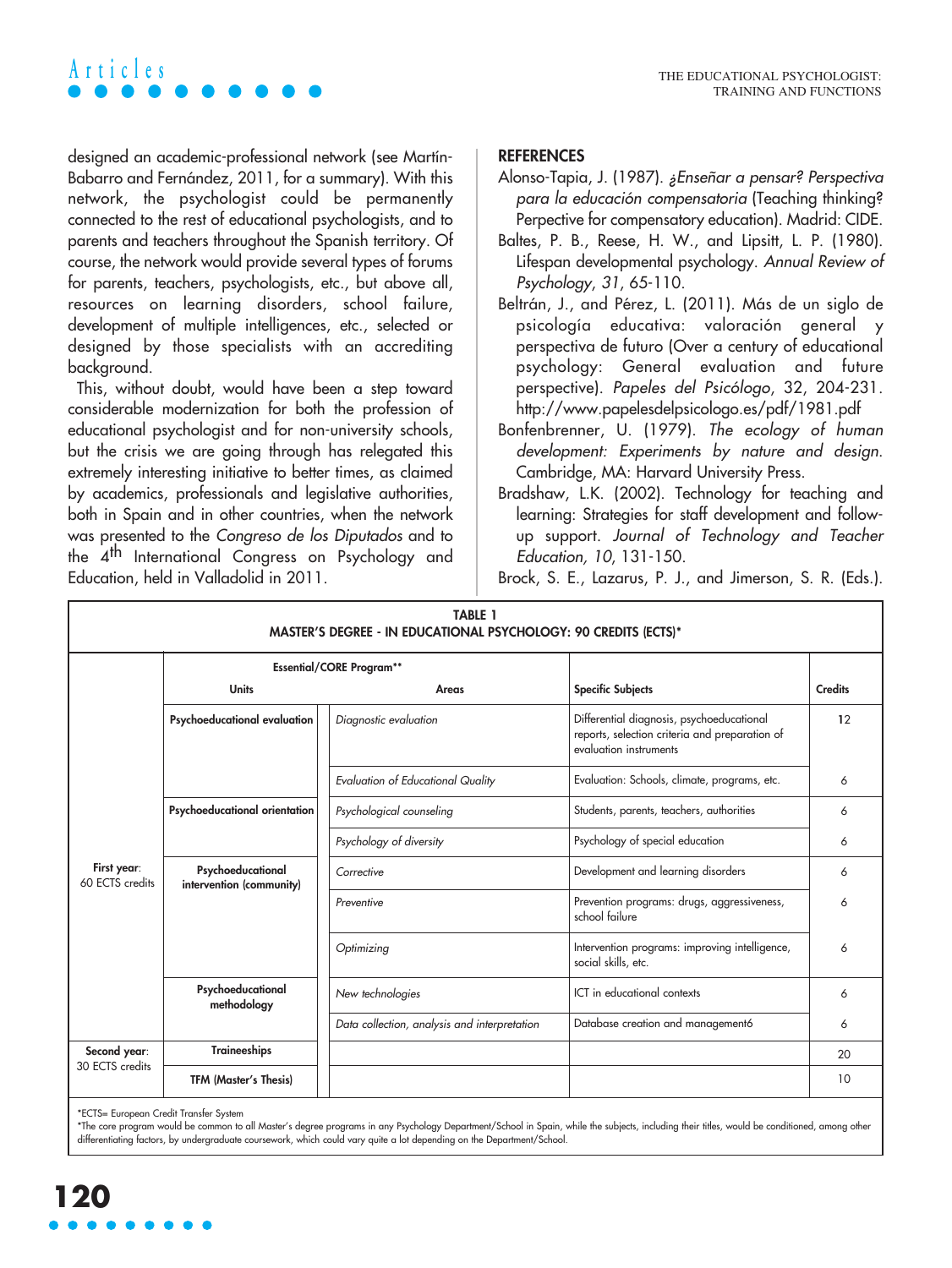**Articles**

(2002). Best practices in school crisis prevention and intervention. Bethesda, MD: National Association of School Psychologists.

- Campbell, F.A., and Ramey, C. T. (1994). Effects of early intervention on intellectual and academic achievement: A follow up study of children from low income families. Child Development, 65, 684-698.
- Chen, S. Y., and Macredie, R. D. (2004). Cognitive modeling of student learning in web-based instructional programs. International Journal of Human-Computer, 17, 375-402.
- Chipman, S. F., Segal, J. W., and Glaser, R. (Eds.).(1985). Thinking and learning skills. Vol II: Research and open questions. Hillsdale, NJ: LEA.
- Christenson, S. L. (2004). The family-school partnership: An opportunity to promote the learning competence of all students. School Psychology Review, 33, 83–104.
- Cochran-Smith, M., and Zeichner, K. M (Eds.).(2005). Studying teacher education: The report of the AERA panel on research and teacher education. Mahwah, NJ: Erlbaum.
- Cooksy, L.J., and Caracelli, V. J. (2005). Quality, context, and use: Issues in achieving the goals of metaevaluation. American Journal of Evaluation, 26, 31-42.
- Erchul, W., and Sheridan, S. (Eds.).(2008). Handbook of research in school consultation: Empirical foundations for the field. New York: Erlbaum.
- Fagan, T. K., and Wise, P. S. (Eds.). (2007). School psychology: Past, present and future (3rd ed.). Bethesda, MD: National Association of School Psychologists.
- Fernández, J. (2001). La evaluación dentro del contexto educativo (Evaluation in the educational context). In J. Fernández (Coord.), La psicología, una ciencia diversificada (pp. 77-99). Madrid: Pirámide.
- Fernández, J. (2002). Líneas de investigación en la psicología española (Lines of research in Spanish psychology) (1989-1998). Papeles del Psicólogo, <sup>81</sup>, 3-10. http://redalyc.uaemex.mx/redalyc/pdf/778/ 77808102.pdf
- Fernández, J. (2011). La especificidad del psicólogo educativo (The specificity of educational psychology). Papeles del Psicólogo, 32, 247-253. http://www.papelesdelpsicologo.es/pdf/1984.pdf
- Harris, D. N., and Sass, T. R. (2011). Teacher training, teacher quality and student achievement. Journal of Public Economics, 95, 798–812.
- Lerner, R. M., Easterbrooks, M. A., and Mistry, J. (Eds.).(2013). Handbook of psycholog.Vol.6: Developmental psychology (2nd ed.). New York: Wiley.
- Luiselli, J. K., Putnam, R. F., Handler, M. W., and Feinberg, A. B. (2005). Whole-school positive behavior support: Effects on student discipline problems and academic performance. Educational Psychology, 25, 183–198.
- Martín-Babarro, J., and Fernández, J. (2011). Red académicoprofesional de la psicología en la educación (Academic/profesional network of psychology in education). Papeles del Psicólogo, 32, 242-246. http://www. papelesdelpsicologo. es/pdf/1983.pdf
- Mayer, R., and Alexander, P. A. (Eds.).(2010). Handbook of research on learning and instruction. New York: Routledge.
- NASP (2010). In http://www.nasponline.org/ publications/cq/pdf/V39N1\_ Improving Student Outcomes.pdf
- Nelson, J. R., Martella, R. M., and Marchand-Martella, N. (2002). Maximizing student learning: The effects of a comprehensive school-based program for preventing problem behaviors. Journal of Emotional and Behavior Disorders, 10, 136–148.
- Newmann, F. M., BetsAnn Smith, B., Allensworth, E., and Bryk, A. S. (2001). Instructional program coherence: What it is and why it should guide school improvement policy. Educational Evaluation and Policy Analysis, 23, 297–321.
- Nickerson, R. S., Perkins, D. N., and Smith, E. E. (1985). Enseñar a pensar (Teaching thinking). Barcelona: Paidós/MEC.
- Núñez, J. C., Rosario, P., Vallejo, G., and González-Pienda, J. A. (2013). A longitudinal assessment of the effectiveness of a school-based mentoring program in middle school. Contemporary Educational Psychology, 38, 11-21.
- Prensky, M. (2001). Digital natives, digital immigrants. En http://www.marcprensky .com/writing/prensky% 20- %20digital%20 natives,%20digital%20immigrants% 20-% 20part1.pdf
- Reynolds, W. M., and Miller, G. J. (Eds.).(2003). Handbook of psychology. Vol. 7: Educational psychology. New Jersey: Wiley.
- Rice, J. K. (2003). Teacher quality: Understanding the effectiveness of teacher attributes. Washington: Economic Policy Institute.